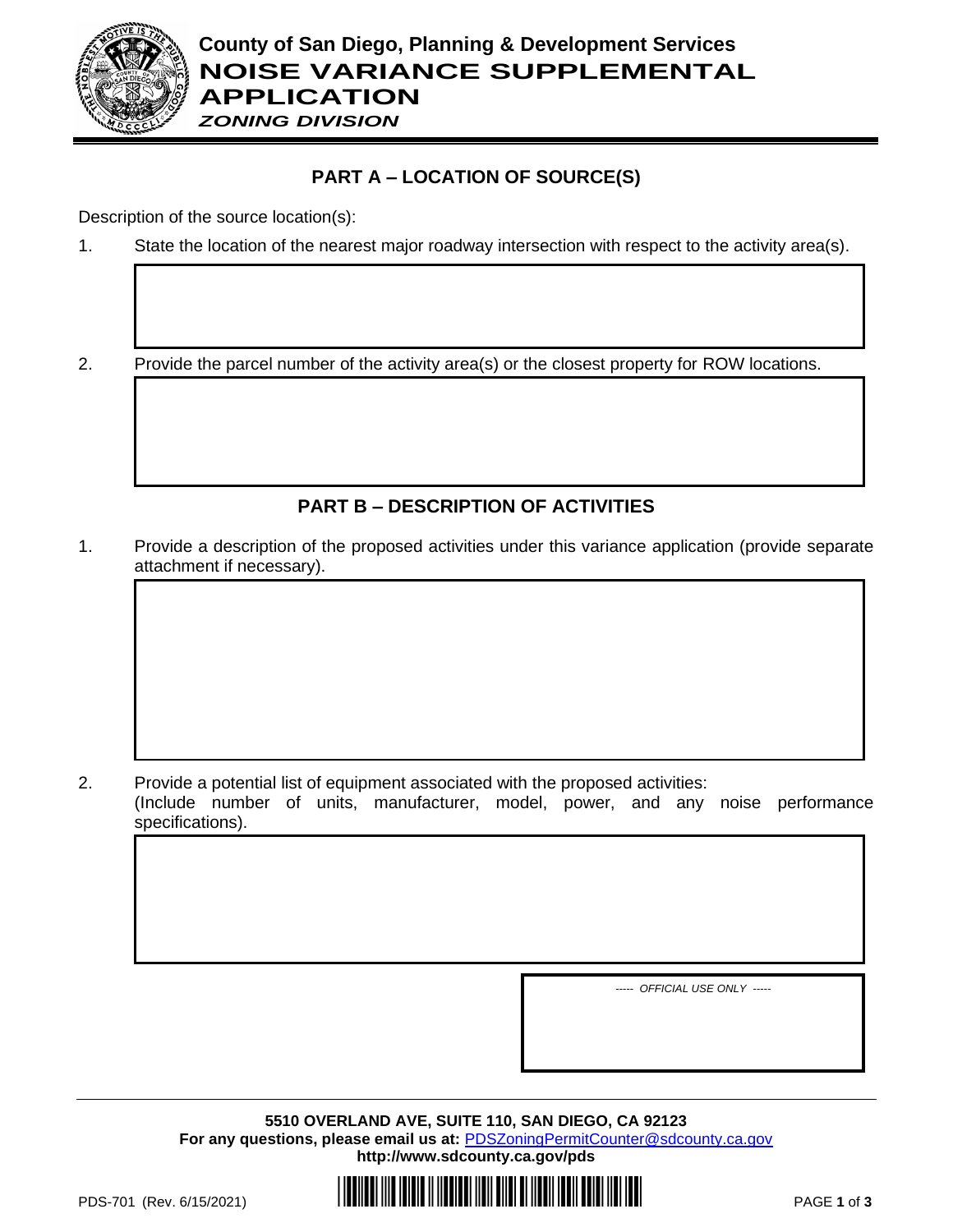

### **County of San Diego, PDS, Zoning Division NOISE VARIANCE SUPPLEMENTAL APPLICATION**

*Continued*

- 3. For phased operations, identify the equipment used in each task and the sequence of the work.
- 4. Describe the age and condition of any required equipment (more than two years old).

5. State the zoning designation of the work site and all adjacent properties.

Please note that this noise source information will be used to determine notification requirements for distribution prior to the start of these scheduled activities. Other conditions may be included in the final variance decision.

#### **PART C – VARIANCE SCHEDULE**

State the requested variance dates.

Beginning: Day Month Year

Ending Day Month Year

Confirm the date by which all activities will be in conformance to regulations.

Day Month Year

If applicable, state the hours of each night and the days of the week requested for this variance.

Beginning: Day Day

Ending: Day \_\_\_\_\_\_\_\_\_\_\_\_\_\_\_\_\_\_\_\_\_\_\_\_\_\_

Daily: **Hours Hours Hours Hours Hours Hours** 

Variances requested for periods longer than one month may be subject to additional environmental review to determine if other permits are required.